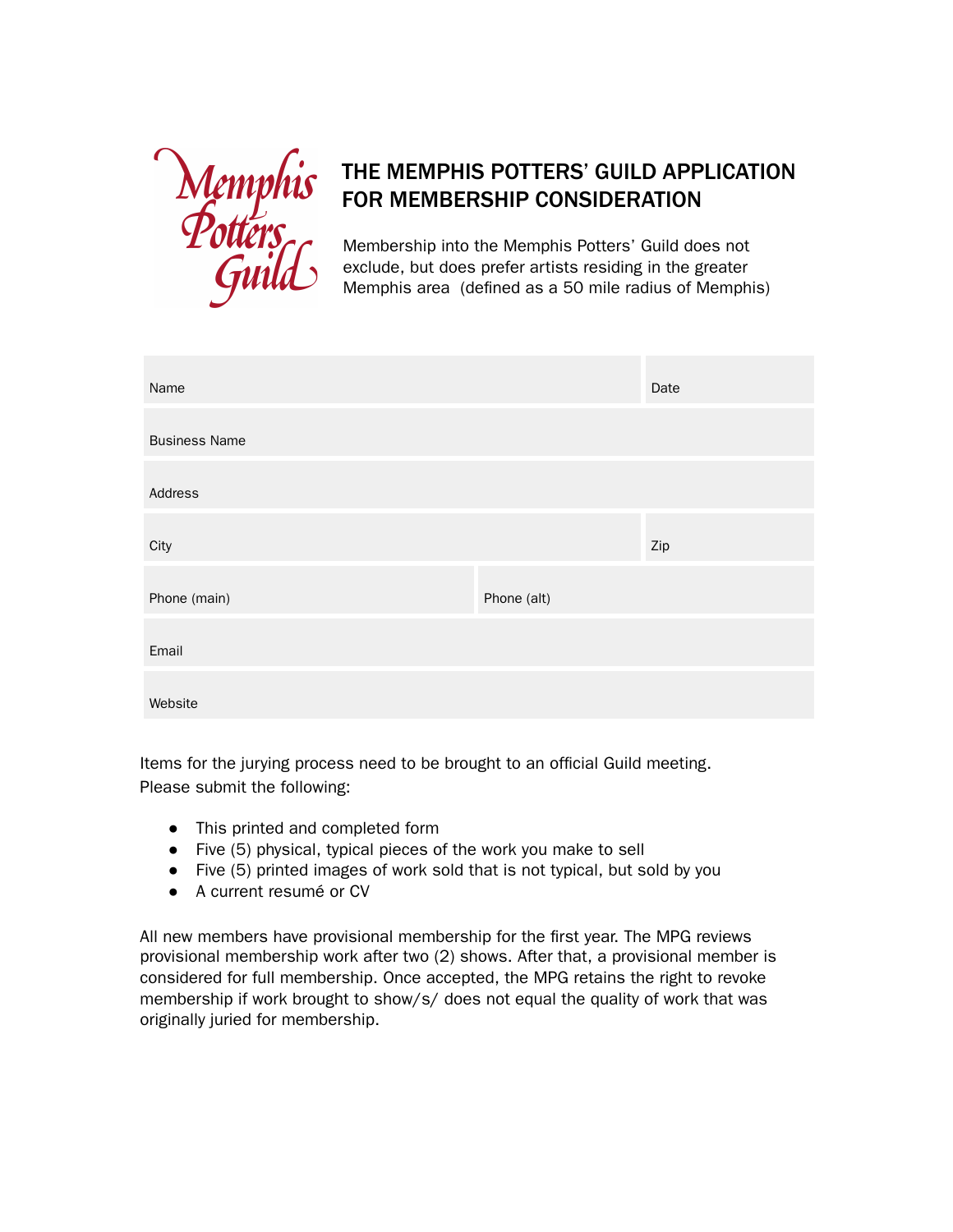Please enter the following:

Name | Brief description of piece | Retail price